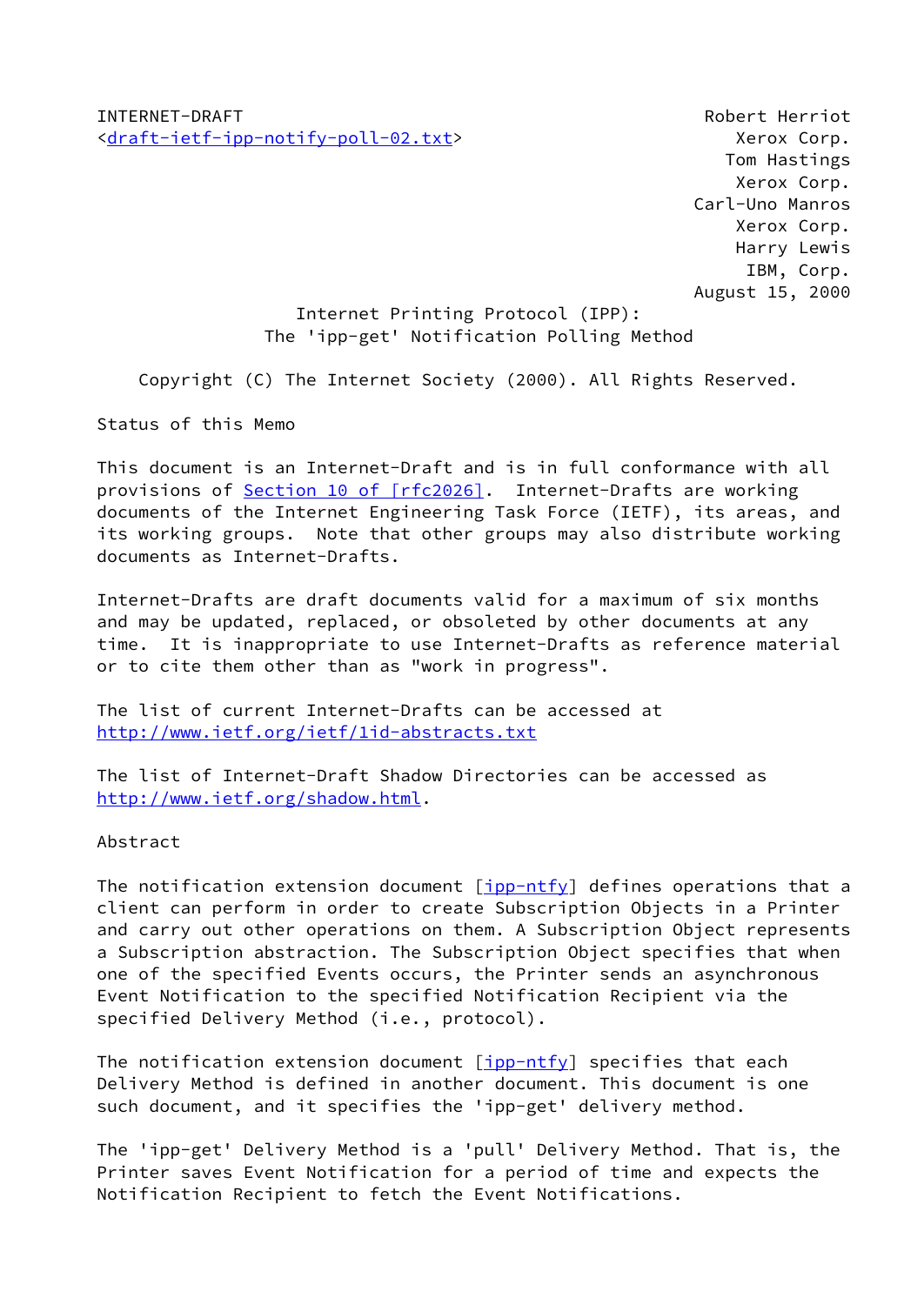When a Printer supports this Delivery Method, it holds each Event Notification for an amount of time, called the Event Notification Lease Time.

When a Notification Recipient wants to receive Event Notifications, it performs an IPP operation called 'Get-Notifications', which this document defines. This operation causes the Printer to return all Event

Herriot, et al. **Expires: February 15, 2001** [page 1]

INTERNET-DRAFTIPP: The .ipp-get. Notification Polling MethodJuly 7, 2000

Notifications held for the Notification Recipient along with information that tells the client when to perform this operation again.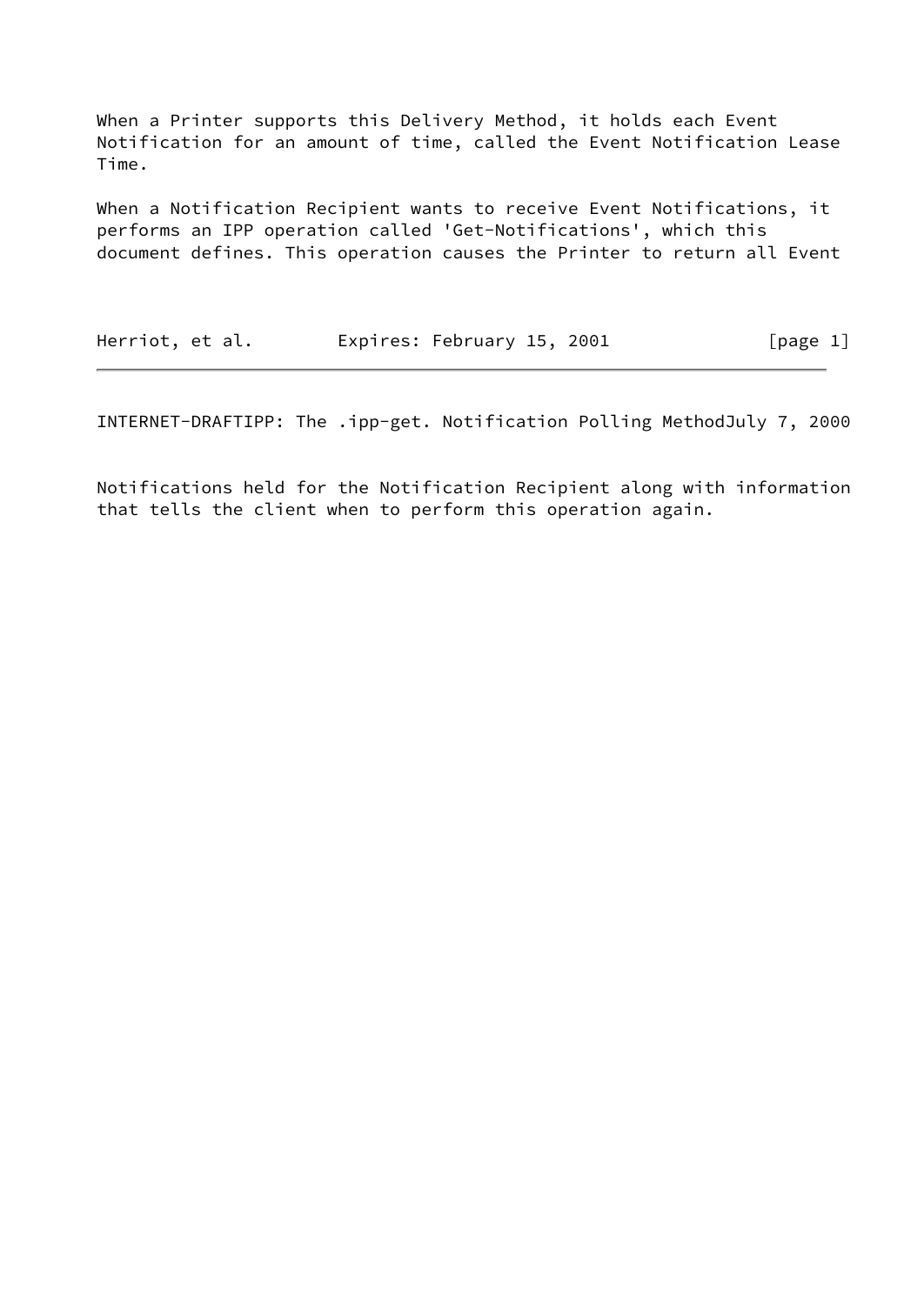Herriot, et al. Expires: February 15, 2001 [page 2]

INTERNET-DRAFTIPP: The .ipp-get. Notification Polling MethodJuly 7, 2000

The full set of IPP documents includes:

Design Goals for an Internet Printing Protocol [[RFC2567](https://datatracker.ietf.org/doc/pdf/rfc2567)] Rationale for the Structure and Model and Protocol for the Internet Printing Protocol [\[RFC2568](https://datatracker.ietf.org/doc/pdf/rfc2568)] Internet Printing Protocol/1.1: Model and Semantics [[ipp-mod\]](#page-18-1) Internet Printing Protocol/1.1: Encoding and Transport [[ipp-pro](#page-19-0)] Internet Printing Protocol/1.1: Implementer's Guide [ipp-iig] Mapping between LPD and IPP Protocols [\[RFC2569](https://datatracker.ietf.org/doc/pdf/rfc2569)] Internet Printing Protocol/1.0 & 1.1: IPP Event Notification Specification [\[ipp-ntfy](#page-18-0)]

The "Design Goals for an Internet Printing Protocol" document takes a broad look at distributed printing functionality, and it enumerates real-life scenarios that help to clarify the features that need to be included in a printing protocol for the Internet. It identifies requirements for three types of users: end users, operators, and administrators. It calls out a subset of end user requirements that are satisfied in IPP/1.0. A few OPTIONAL operator operations have been added to IPP/1.1.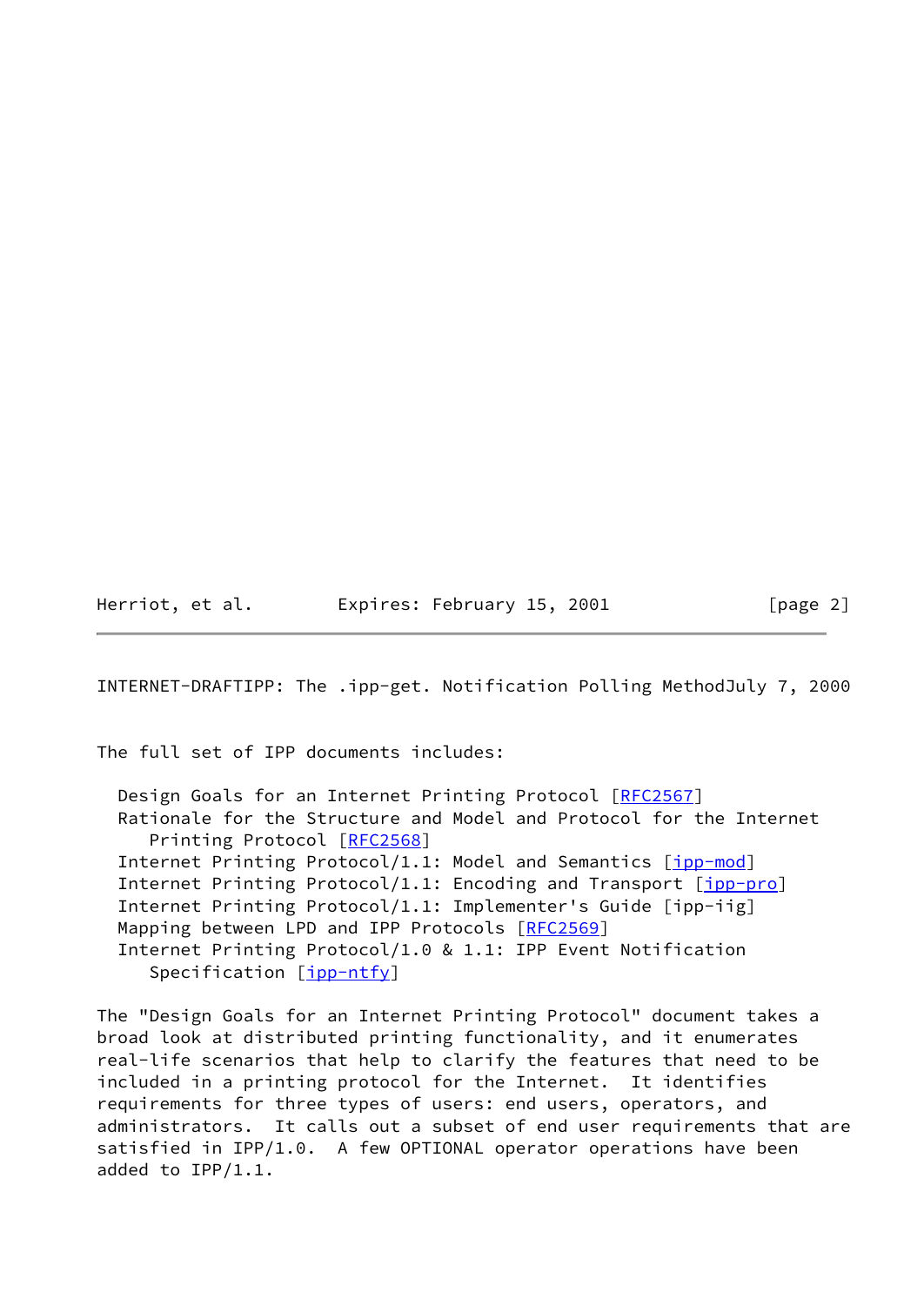The "Rationale for the Structure and Model and Protocol for the Internet Printing Protocol" document describes IPP from a high level view, defines a roadmap for the various documents that form the suite of IPP specification documents, and gives background and rationale for the IETF working group's major decisions.

The "Internet Printing Protocol/1.1: Model and Semantics" document describes a simplified model with abstract objects, their attributes, and their operations that are independent of encoding and transport. It introduces a Printer and a Job object. The Job object optionally supports multiple documents per Job. It also addresses security, internationalization, and directory issues.

The "Internet Printing Protocol/1.1: Encoding and Transport" document is a formal mapping of the abstract operations and attributes defined in the model document onto  $HTTP/1.1$   $[RFC2616]$  $[RFC2616]$  $[RFC2616]$ . It defines the encoding rules for a new Internet MIME media type called "application/ipp". This document also defines the rules for transporting over HTTP a message body whose Content-Type is "application/ipp". This document defines a new scheme named 'ipp-get' for identifying IPP printers and jobs.

The "Internet Printing Protocol/1.1: Implementer's Guide" document gives insight and advice to implementers of IPP clients and IPP objects. It is intended to help them understand IPP/1.1 and some of the considerations that may assist them in the design of their client and/or IPP object implementations. For example, a typical order of processing requests is given, including error checking. Motivation for some of the specification decisions is also included.

The "Mapping between LPD and IPP Protocols" document gives some advice to implementers of gateways between IPP and LPD (Line Printer Daemon) implementations.

The "Event Notification Specification" document describes an extension to the IPP/1.0, IPP/1.1, and future versions. This extension allows a

| Herriot, et al. |  | Expires: February 15, 2001 |  |  | [page 3] |  |  |
|-----------------|--|----------------------------|--|--|----------|--|--|
|-----------------|--|----------------------------|--|--|----------|--|--|

INTERNET-DRAFTIPP: The .ipp-get. Notification Polling MethodJuly 7, 2000

client to subscribe to printing related Events. Subscriptions are modeled as Subscription Objects. The Subscription Object specifies that when one of the specified Event occurs, the Printer sends an asynchronous Event Notification to the specified Notification Recipient via the specified Delivery Method (i.e., protocol). A client associates Subscription Objects with a particular Job by performing the Create-Job-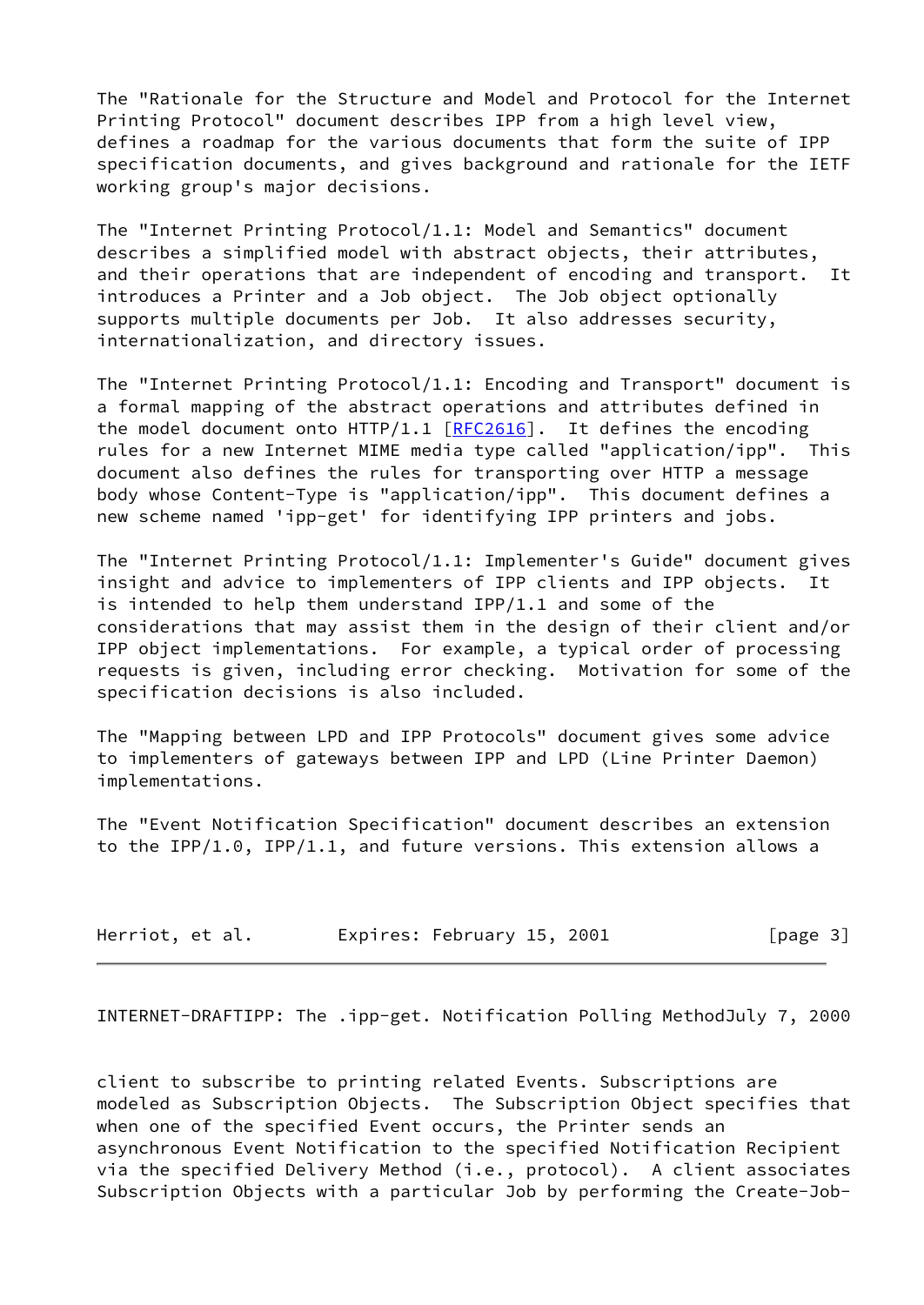Subscriptions operation or by submitting a Job with subscription information. A client associates Subscription Objects with the Printer by performing a Create-Printer-Subscriptions operation. Four other operations are defined for Subscription Objects: Get-Subscriptions-Attributes, Get-Subscriptions, Renew-Subscription, and Cancel-Subscription.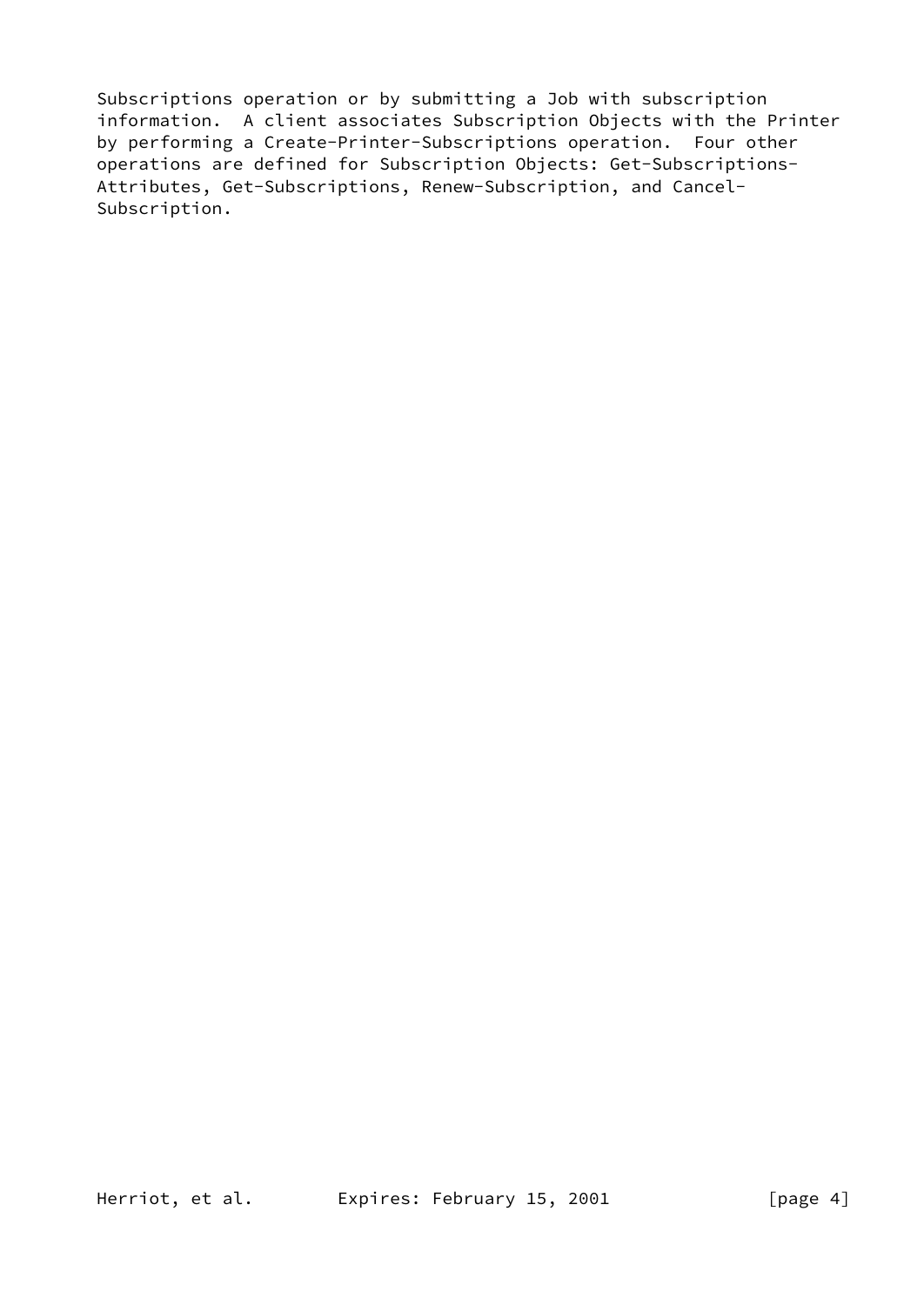INTERNET-DRAFTIPP: The .ipp-get. Notification Polling MethodJuly 7, 2000

# Table of Contents

| $\mathbf{1}$          |                                                         |
|-----------------------|---------------------------------------------------------|
| $\overline{2}$        |                                                         |
| 3                     |                                                         |
| 4                     |                                                         |
| 5 <sup>1</sup><br>5.1 | 5.2                                                     |
|                       | 6 Extensions to Subscription Creation Operations<br>6.1 |
| $\mathbf{7}$          |                                                         |
| 8                     |                                                         |
| 9                     | Internationalization Considerations15                   |
| 10 <sub>1</sub>       |                                                         |
|                       |                                                         |
|                       |                                                         |
|                       |                                                         |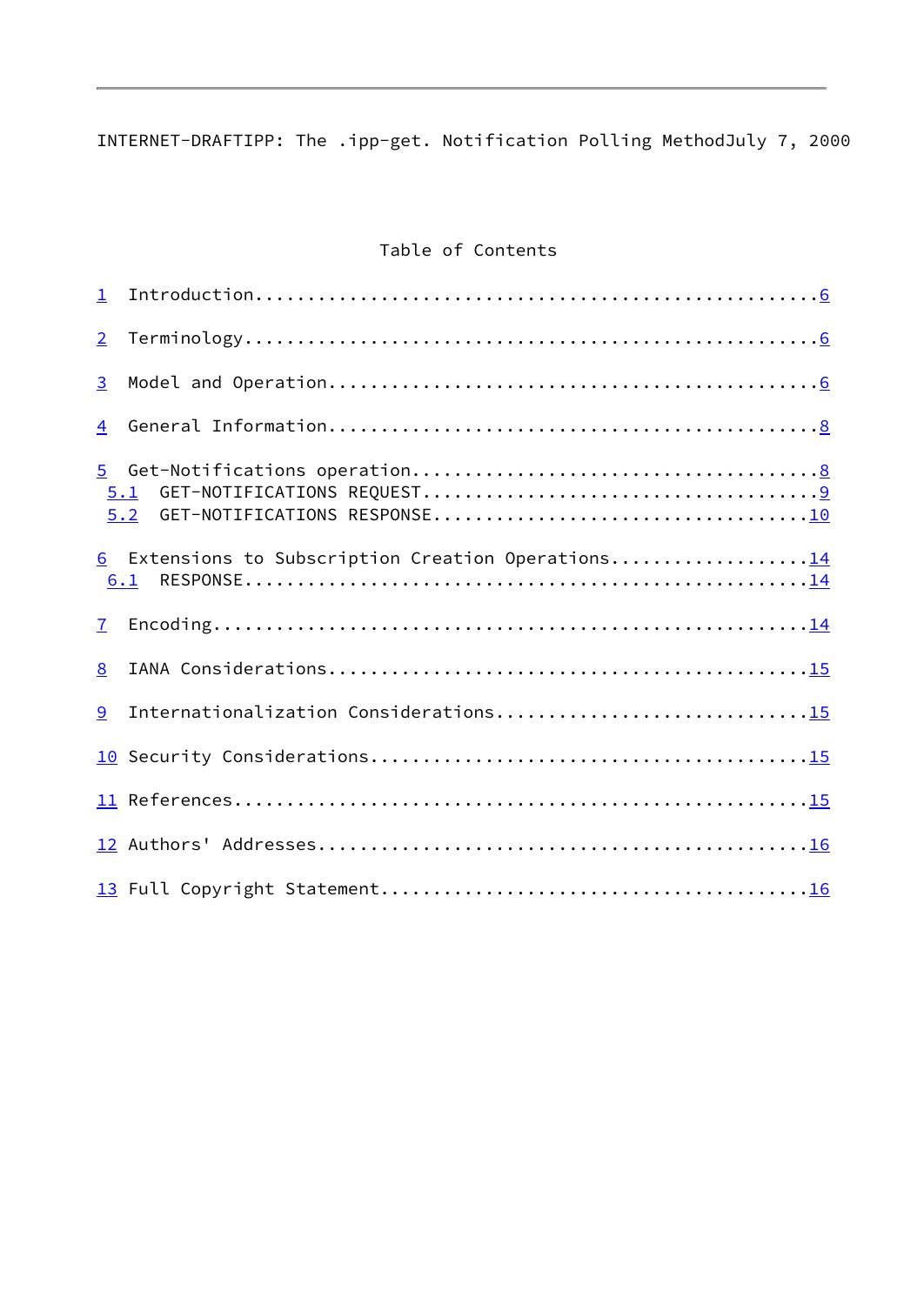| Herriot, et al. |  | Expires: February 15, 2001 |  |  |
|-----------------|--|----------------------------|--|--|
|                 |  |                            |  |  |

 $[page 5]$ 

<span id="page-6-1"></span>INTERNET-DRAFTIPP: The .ipp-get. Notification Polling MethodJuly 7, 2000

### <span id="page-6-0"></span>[1](#page-6-0) Introduction

The notification extension document  $\lceil \text{ipp-ntfy} \rceil$  defines operations that a client can perform in order to create Subscription Objects in a Printer and carry out other operations on them. A Subscription Object represents a Subscription abstraction. The Subscription Object specifies that when one of the specified Events occurs, the Printer sends an asynchronous Event Notification to the specified Notification Recipient via the specified Delivery Method (i.e., protocol).

The notification extension document  $[ipp-ntfy]$  $[ipp-ntfy]$  specifies that each Delivery Method is defined in another document. This document is one such document, and it specifies the 'ipp-get' delivery method.

The 'ipp-get' Delivery Method is a 'pull' Delivery Method. That is, the Printer saves Event Notification for a period of time and expects the Notification Recipient to fetch the Event Notifications.

When a Printer supports this Delivery Method, it holds each Event Notification for an amount of time, called the Event Notification Lease Time.

When a Notification Recipient wants to receive Event Notifications, it performs an IPP operation called 'Get-Notifications', which this document defines. This operation causes the Printer to return all Event Notifications held for the Notification Recipient along with information that tells the client when to perform this operation again.

#### <span id="page-6-2"></span>[2](#page-6-2) Terminology

This section defines the following terms that are used throughout this document: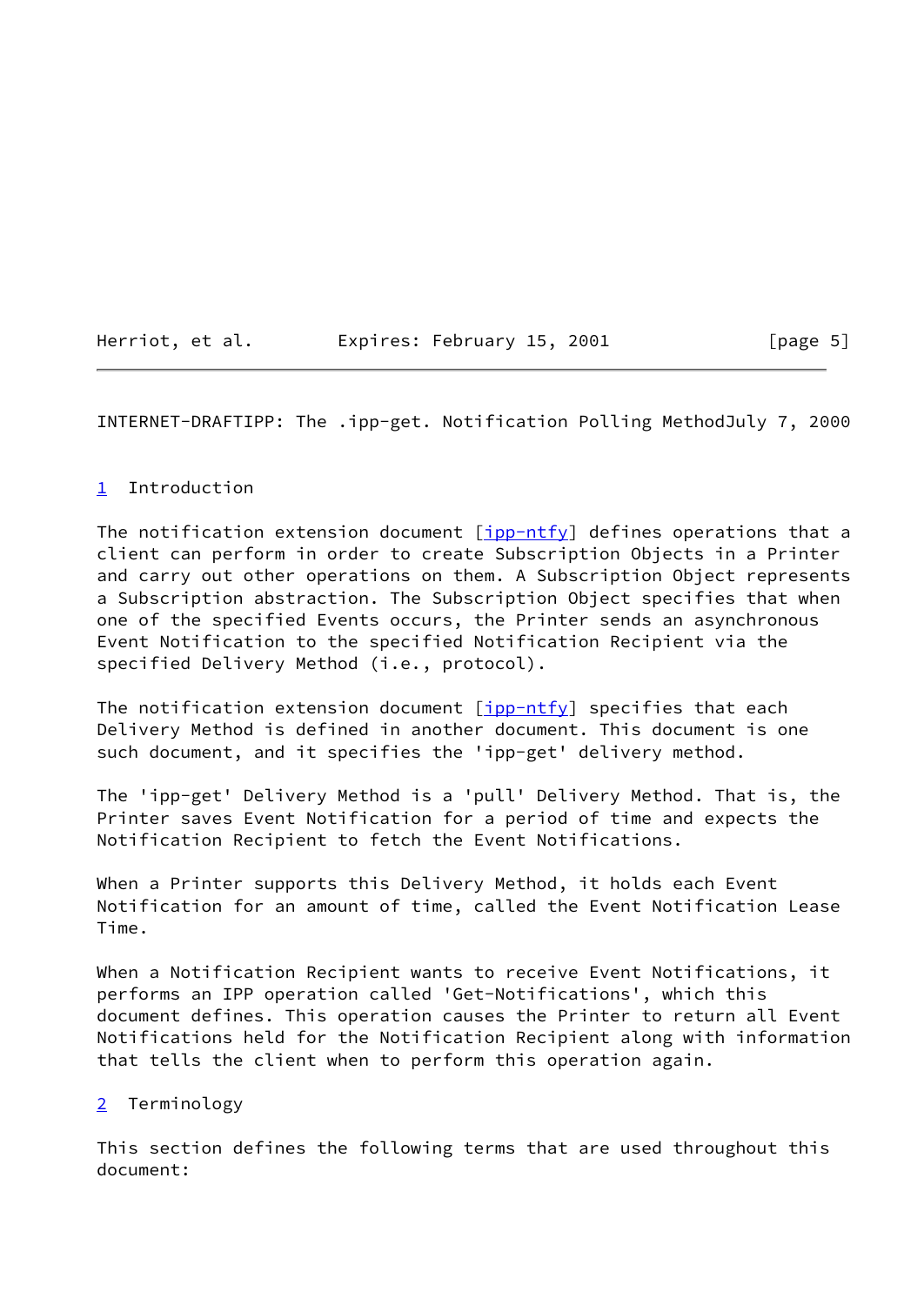Capitalized terms, such as MUST, MUST NOT, REQUIRED, SHOULD, SHOULD NOT, MAY, NEED NOT, and OPTIONAL, have special meaning relating to conformance to this specification. These terms are defined in [ipp-mod section 13.1 on conformance terminology, most of which is taken from RFC [2119](#page-7-1) [[RFC2119](https://datatracker.ietf.org/doc/pdf/rfc2119)].

<span id="page-7-1"></span>Event Notification Lease: The lease that is associated with an Event Notification. When the lease expires, the Printer discards the associated Event Notification.

Event Notification Lease Time: The expiration time assigned to a lease that is associated with an Event Notification.

Event Notification Attributes Group: The attributes group in a response that contains attributes that are part of an Event Notification.

For other capitalized terms that appear in this document, see [ippntfy].

<span id="page-7-0"></span>[3](#page-7-0) Model and Operation

In a Subscription Creation Operation, when the value of the "notifyrecipient-uri" attributes has the scheme "ipp-get", the client is requesting that the Printer use the 'ipp-get' Delivery Method for the Event Notifications associated with the new Subscription Object. The client MUST choose a value for the address part of the "notify-

| Herriot, et al. | Expires: February 15, 2001 | [page 6] |
|-----------------|----------------------------|----------|
|-----------------|----------------------------|----------|

INTERNET-DRAFTIPP: The .ipp-get. Notification Polling MethodJuly 7, 2000

recipient-uri" attribute that uniquely identifies the Notification Recipient.

When an Event occurs, the Printer MUST generate an Event Notification and MUST assign it an Event Notification Lease Time. The Printer MUST hold an Event Notification for its assigned Event Notification Lease Time and MUST discard it when its Event Notification Lease Time expires. The Printer MAY assign the same Event Notification Lease Time to each Event Notification or it MAY assign a different time.

When a Notification Recipient wants to receive Event Notifications, it performs the Get-Notifications operation, which causes the Printer to return all unexpired Event Notifications held for the Notification Recipient along with two time-intervals.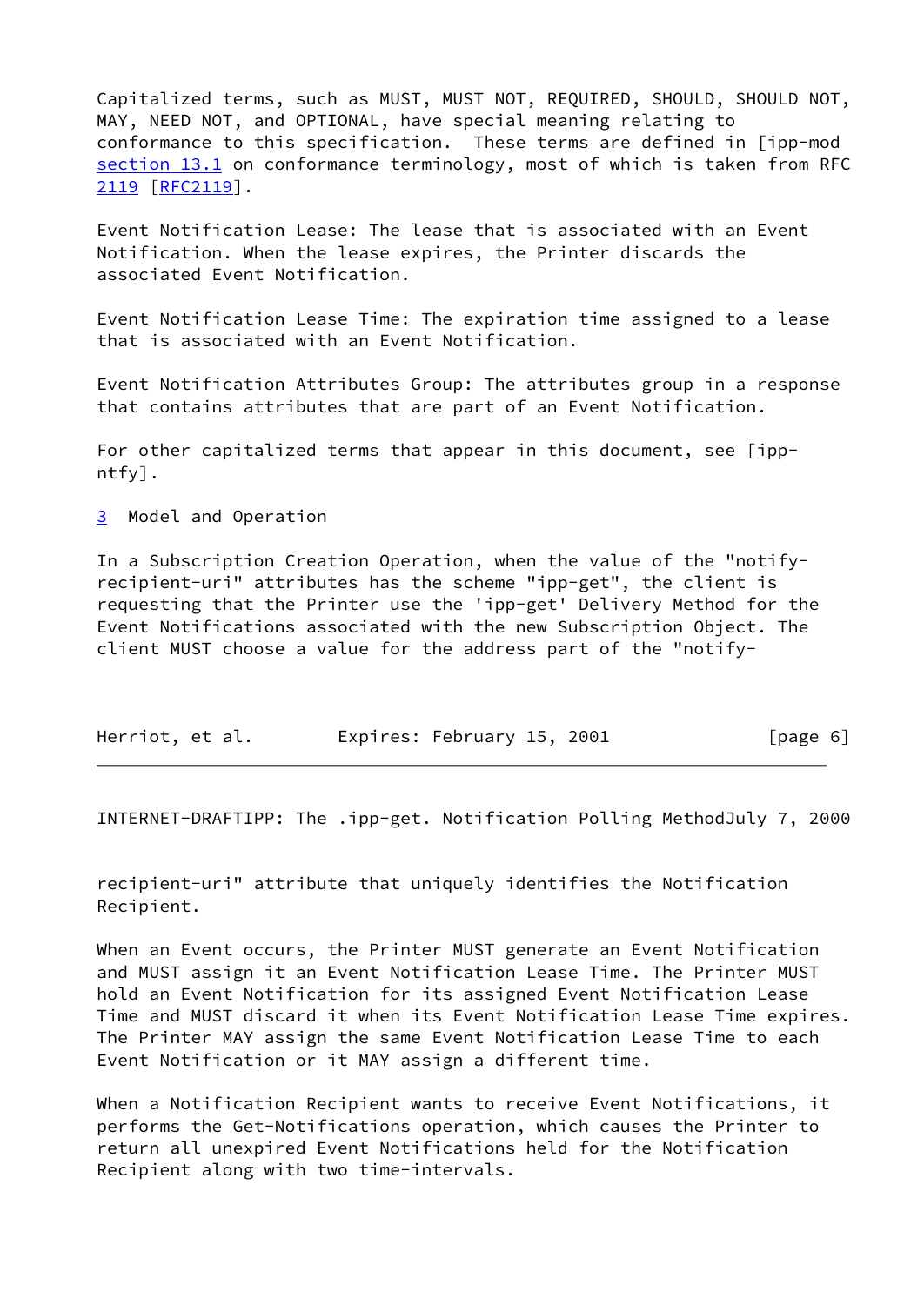The first returned time-interval is the suggested time a Notification Recipient should wait before performing the Get-Notifications operation again. The second time-interval is the time that Event Notification Leases begin to expire for Event Notifications created after the Get-Notifications operation. A Notification Recipient SHOULD perform this operation at the suggested time and somewhat before the Event Notification Leases begin to expire.

The Notification Recipient identifies its own Event Notifications with a "notify-recipient-uri" Operation attribute in the request. It matches any Event Notifications associated with a Subscription Object whose "notify-recipient-uri" attribute has the same value as the "notifyrecipient-uri" Operation attribute of the request. To avoid getting Event Notification that belong to another Notification Recipient, a client SHOULD pick values for the "notify-recipient-uri" attribute that are unique, e.g. the client's host address.

If a Notification Recipient performs the Get-Notifications operation twice in quick succession, it will receive nearly the same Event Notification both times. There are two possible differences. Some old Event Notifications may not be present in the second response because their Event Notification Leases have expired. Some new Event Notifications may be present in the second response but not the first response.

The Printer may keep the channel open if the suggested time-interval is sufficiently short, but in any case the client performs a new Get-Notifications operation each time it wants more Event Notifications. Since the time interval between consecutive client requests is normally less than the Event Notification Lease Time, consecutive responses will normally contain some events that are identical. The youngest ones in the previous response will become the oldest in the next response. The client is expected to filter out these duplicates, which is easy to do because of the sequence number in each Event Notification. The reason for not removing the Event Notifications from the Printer with every Get-Notifications request, is so that multiple Notification Recipients can be polling the same Subscription Object and so the Get-Notification operation satisfies the rule of idempotency. The former is useful if someone is logged in to several desktops at the same time and wants to see the same events at both places. The latter is useful if the network loses the response.

| Herriot, et al. | Expires: February 15, 2001 | [ $page 7$ ] |
|-----------------|----------------------------|--------------|
|-----------------|----------------------------|--------------|

<span id="page-8-0"></span>INTERNET-DRAFTIPP: The .ipp-get. Notification Polling MethodJuly 7, 2000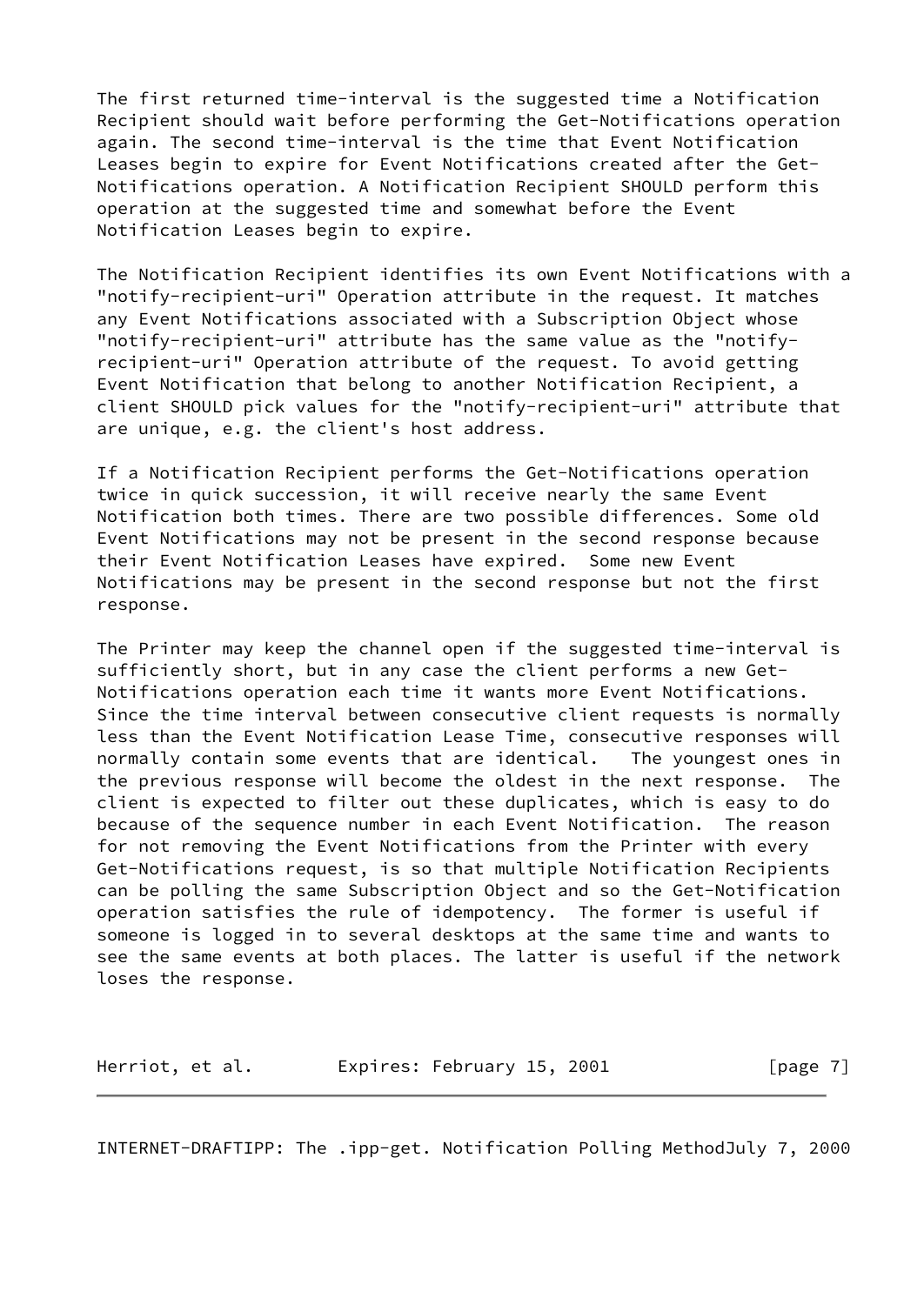<span id="page-9-0"></span>[4](#page-9-0) General Information

According to the notification extension document  $\lceil$ [ipp-ntfy\]](#page-18-0), this document MUST contain the following information:

- 1.The URL scheme name for the Delivery Method is: 'ipp-get'
- 2.Printer support for this delivery method is OPTIONAL.
- 3.For Event Notification content, a Printer MUST use the following transport and delivery protocol, i.e., entire network stack: IPP with one new operation.
- 4.Several Event Notifications can be combined into a compound Event Notification. See [section 5](#page-9-1).
- 5.The Notification Recipient MUST initiate the Delivery Method
- 6.The Delivery Method is Machine Consumable.
- 7.The representation and encoding for each value is the same as for IPP (see [section 5\)](#page-9-1).
- 8.In the Event Notification content, a Printer MUST send all attributes specified in [section 5.](#page-9-1)
- 9.Frequently occurring Events NEED NOT be moderated because the Delivery Method is a 'pull' Delivery Method. An implementation of the Get-Notifications operation SHOULD consider how often it recommends a Notification Recipient to poll again.
- <span id="page-9-2"></span>[10.](#page-9-2) This Delivery Method has the same latency and reliability as the underlying HTTP transport.
- <span id="page-9-3"></span>[11.](#page-9-3) This Delivery Method has the same security aspects as the underlying HTTP transport.
- <span id="page-9-4"></span>[12.](#page-9-4) This Delivery Method has no content length restrictions.
- <span id="page-9-5"></span>[13.](#page-9-5) There are no additional values that a Printer MUST send in a Notification content.
- <span id="page-9-6"></span>[14.](#page-9-6) There are no additional Subscription Template and/or Subscription Description attributes.
- <span id="page-9-7"></span>[15.](#page-9-7) There are no additional Printer Description attributes.

<span id="page-9-1"></span>[5](#page-9-1) Get-Notifications operation

This operation causes the Printer to return all Event Notifications held for the Notification Recipient along with information about when to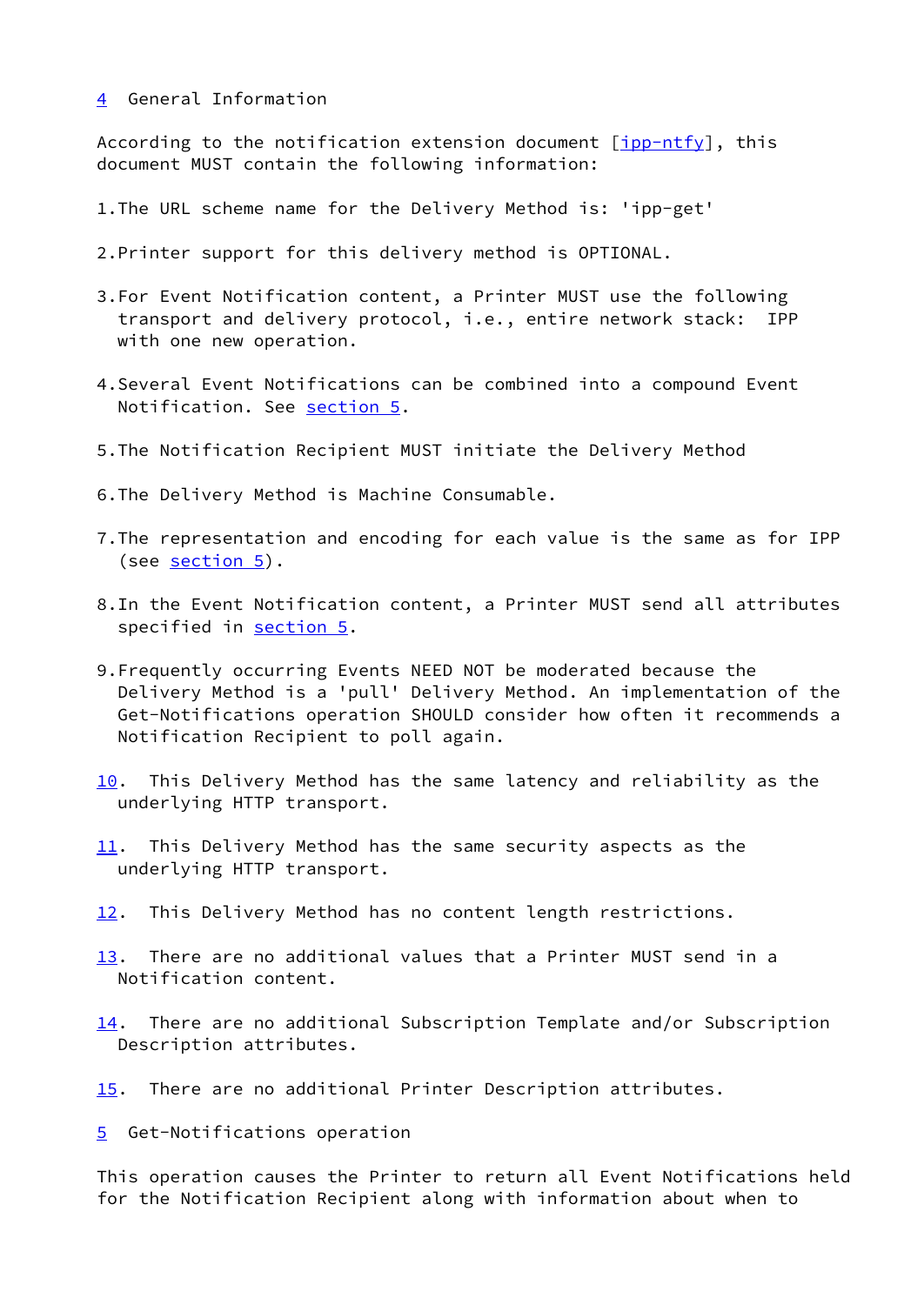perform this operation again.

A Printer MUST support this operation.

When a Printer performs this operation, it MUST return all and only those Event Notifications:

 a)Whose associated Subscription Object's "notify-recipient-uri" attribute equals the "notify-recipient-uri" Operation attribute AND

| Herriot, et al. | Expires: February 15, 2001 | [page 8] |
|-----------------|----------------------------|----------|
|-----------------|----------------------------|----------|

<span id="page-10-0"></span>INTERNET-DRAFTIPP: The .ipp-get. Notification Polling MethodJuly 7, 2000

- b)Whose associated Subscription Object's "notify-recipient-uri" attribute has a scheme value of 'ipp-get' AND
- c)Whose Event Notification Lease Time has not yet expired AND
- d)Where the Notification Recipient is the owner of or has read access rights to the associated Subscription Object.

When a Printer performs this operation, it MUST also return two timeintervals:

- a)the suggested time for a Notification Recipient to perform the Get-Notifications operation again.
- b)the time at which the Printer will begin to discard Event Notifications that occur after this operation. This may be the Event Notification Lease Time (see [section 5.2](#page-12-0) for details).

Note: the Subscription Creation Operations also return these two timeintervals (see [section 6\)](#page-17-0).

The Printer MUST respond to this operation immediately with whatever Event Notifications it currently holds. It MUST NOT wait for additional Events to occur before sending a response.

The Printer MUST accept the request in any state (see [[ipp-mod\]](#page-18-1) "printer-state" and "printer-state-reasons" attributes) and MUST remain in the same state with the same "printer-state-reasons".

Access Rights: If the policy of the Printer is to allow all users to access all Event Notifications, then the Printer MUST accept this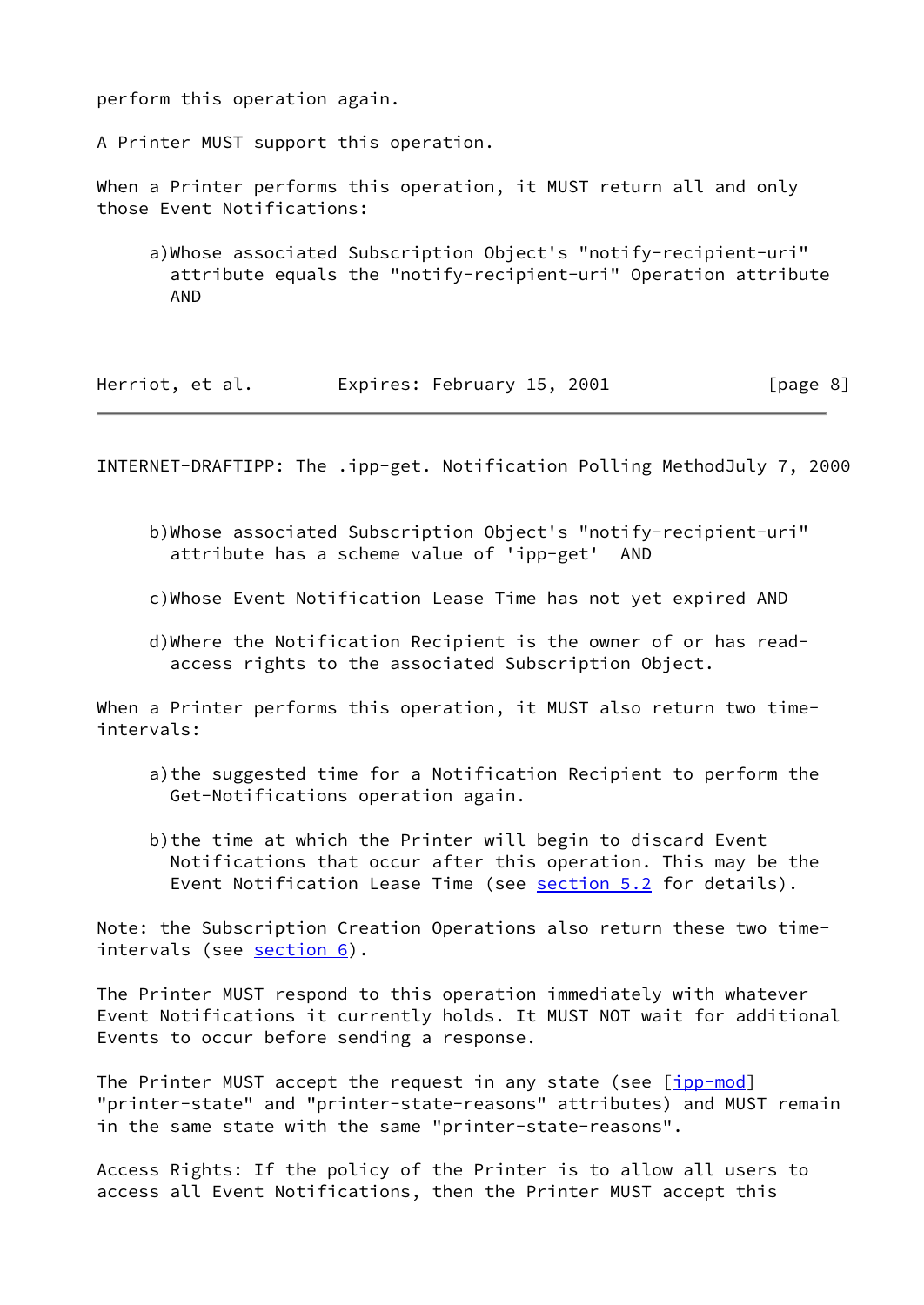operation from any user. Otherwise, the authenticated user (see [ippmod] section 8.3) performing this operation MUST either be the owner of each Subscription Object identified by the "notify-recipient-uri" Operation attribute (as determined during a Subscription Creation Operation) or an operator or administrator of the Printer (see [\[ipp-mod](#page-18-1)] Sections  $\underline{1}$  and  $\underline{8.5}$ . Otherwise, the IPP object MUST reject the operation and return: 'client-error-forbidden', 'client-error-notauthenticated', or 'client-error-not-authorized' as appropriate.

<span id="page-11-0"></span>[5.1](#page-11-0) Get-Notifications Request

The following groups of attributes are part of the Get-Notifications Request:

Group 1: Operation Attributes

 Natural Language and Character Set: The "attributes-charset" and "attributes-natural-language" attributes as described in [\[ipp-mod](#page-18-1)] section 3.1.4.1.

Target:

 The "printer-uri" (uri) operation attribute which is the target for this operation as described in  $[ipp-mod]$  $[ipp-mod]$  section 3.1.5.

Requesting User Name:

 The "requesting-user-name" (name(MAX)) attribute SHOULD be supplied by the client as described in  $[ipp-mod]$  $[ipp-mod]$  section 8.3.

Herriot, et al. Expires: February 15, 2001 [page 9]

<span id="page-11-1"></span>INTERNET-DRAFTIPP: The .ipp-get. Notification Polling MethodJuly 7, 2000

"notify-recipient-uri" (url):

 The client MUST supply this attribute. The Printer object MUST support this attribute. The Printer matches the value of this attribute (byte for byte with no case conversion) against the value of the "notify-recipient-uri" in each Subscription Object in the Printer. If there are no matches, the IPP Printer MUST return the 'client-error-not-found' status code. For each matched Subscription Object, the IPP Printer MUST return all unexpired Event Notifications associated with it.

 Note: this attribute allows a subscribing client to pick URLs that are unique, e.g. the client's own URL or a friend's URL, which in both cases is likely the URL of the person's host. An application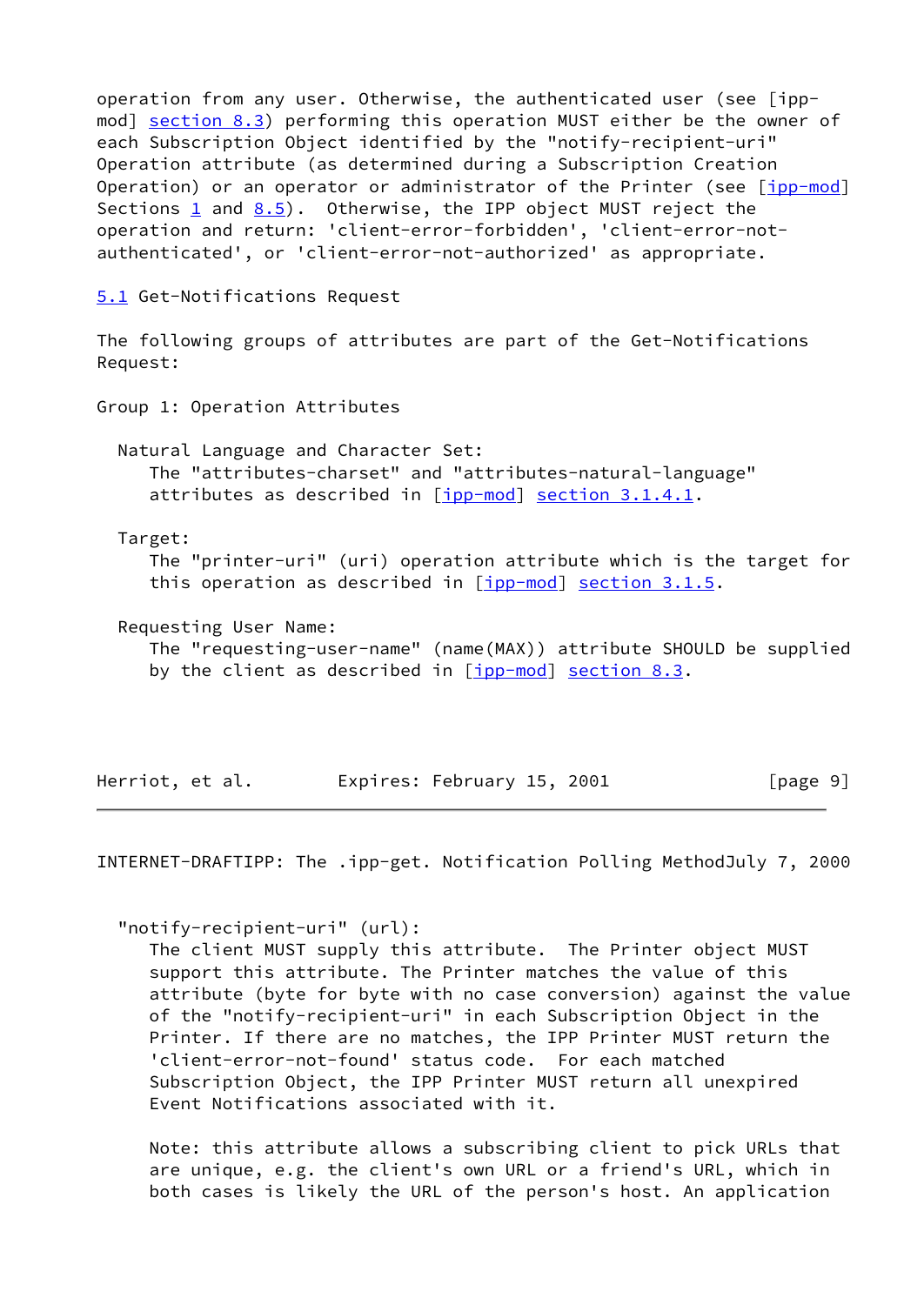could make a URL unique for each application.

<span id="page-12-0"></span>[5.2](#page-12-0) Get-Notifications Response

The following groups of attributes are part of the Get-Notifications Response:

Group 1: Operation Attributes

Status Message:

 In addition to the REQUIRED status code returned in every response, the response OPTIONALLY includes a "status-message" (text(255)) and/or a "detailed-status-message" (text(MAX)) operation attribute as described in  $[ipp-mod]$  $[ipp-mod]$  $[ipp-mod]$  sections  $13$  and  $3.1.6$ .

 The Printer can return any status codes defined in [\[ipp-mod](#page-18-1)]. The following is a description of the important status codes:

- successful-ok: the response contains all Event Notification associated with the specified "notify-recipient-uri". If the specified Subscription Objects have no associated Event Notification, the response MUST contain zero Event Notifications.
- client-error-not-found: The Printer has no Subscription Object's whose "notify-recipient-uri" attribute equals the "notify recipient-uri" Operation attribute.

Natural Language and Character Set:

 The "attributes-charset" and "attributes-natural-language" attributes as described in [\[ipp-mod](#page-18-1)] section 3.1.4.2.

 The Printer MUST use the values of "notify-charset" and "notify natural-language", respectively, from one Subscription Object associated with the Event Notifications in this response.

 Normally, there is only one matched Subscription Object, or the value of the "notify-charset" and "notify-natural-language" attributes is the same in all Subscription Objects. If not, the Printer MUST pick one Subscription Object from which to obtain the value of these attributes. The algorithm for picking the Subscription Object is implementation dependent. The choice of natural language is not critical because 'text' and 'name' values

Herriot, et al. Expires: February 15, 2001 [page 10]

INTERNET-DRAFTIPP: The .ipp-get. Notification Polling MethodJuly 7, 2000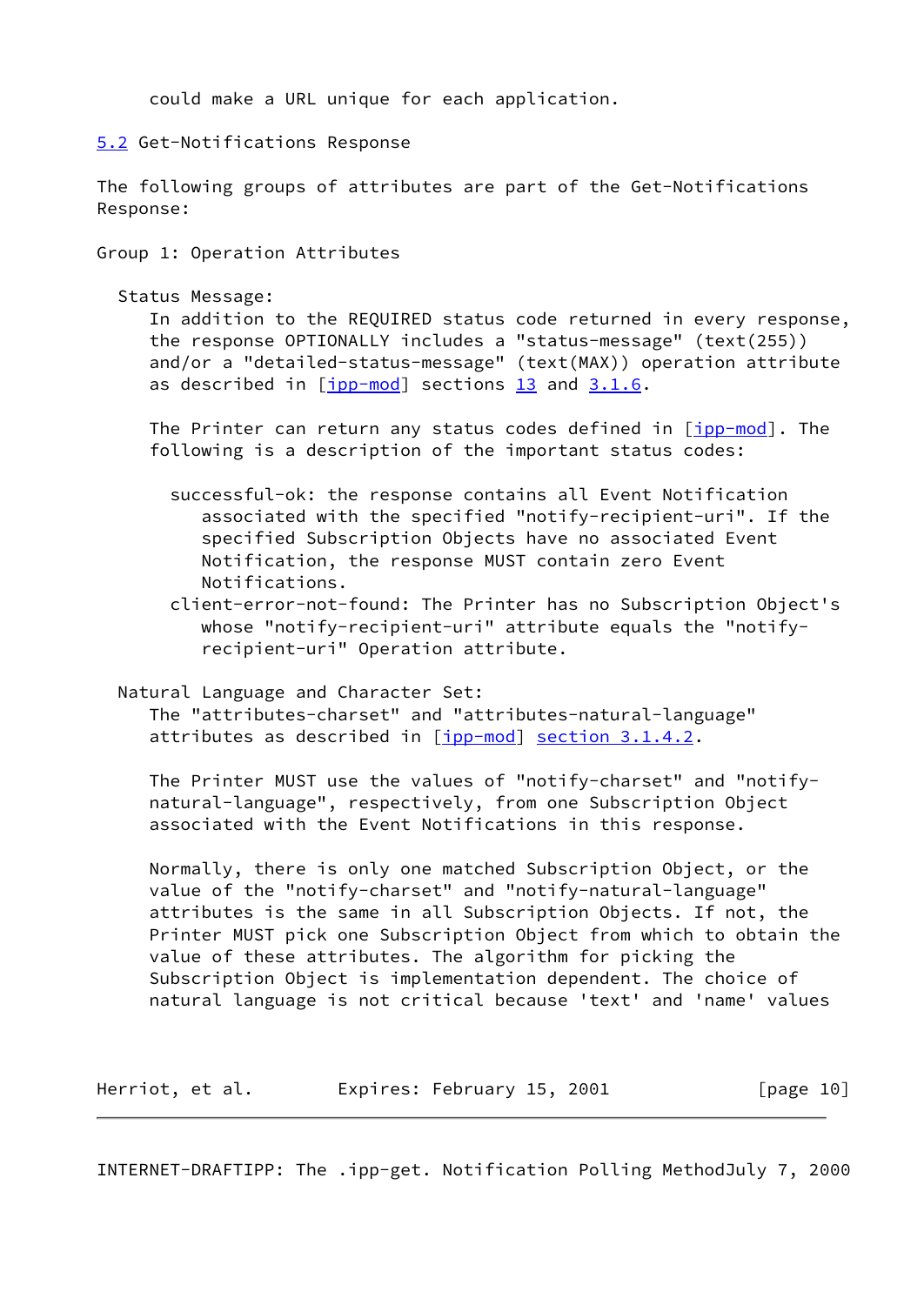can override the "attributes-natural-language" Operation attribute. The Printer's choice of charset is critical because a bad choice may leave it unable to send some 'text' and 'name' values accurately.

"suggested-ask-again-time-interval" (integer(0:MAX)):

 The value of this attribute is the suggested number of seconds that SHOULD elapse before the client performs the Get-Notifications operation again for these Subscription Objects. A client MAY perform the Get-Notifications operation at any time, and a Printer MUST respond with all unexpired Event Notifications. A Notification Recipient waits until this time interval has elapsed in order to be a "good network citizen". It is RECOMMENDED that the value of this attribute be 80% of the "begin-to-expire-time-interval" (see the next attribute) in order to give a Notification Recipient plenty of time to perform the Get-Notifications operation again before new Event Notifications expire.

"begin-to-expire-time-interval" (integer(0:MAX)):

 The value of this attribute is the minimum number of seconds that MUST elapse before Event Notification Leases begin to expire on Event Notifications produced by matching Subscriptions Objects after the Printer sends the Get-Notifications response. The Printer MUST discard an Event Notification when its Event Notification Lease has expired. That is, if the Printer performs the Get- Notifications operation before the time specified by the "begin-to expire-time-interval" attribute returned in the previous operation, the Printer MUST still have all of the Event Notifications that have occurred since the previous operation. If the Printer assigns the same Event Notification Lease Time to all Event Notifications, the value of this attribute MUST equal the Event Notification Lease Time. If a Notification Recipient waits until after this time or even slightly less than this time, the Notification Recipient MUST expect to lose some Event Notifications.

"printer-up-time" (integer(0:MAX)):

 The value of this attribute is the Printer's "printer-up-time" attribute at the time the Printer sends this response. Because each Event Notification also contains the value of this attribute when the event occurred, the value of this attribute lets a Notification Recipient know when each Event Notification occurred relative to the time of this response.

Group 2: Unsupported Attributes

See [[ipp-mod](#page-18-1)] section 3.1.7 for details on returning Unsupported Attributes.

 If the "subscription-ids" attribute contained subscription-ids that do not exist, the Printer returns them in this group as value of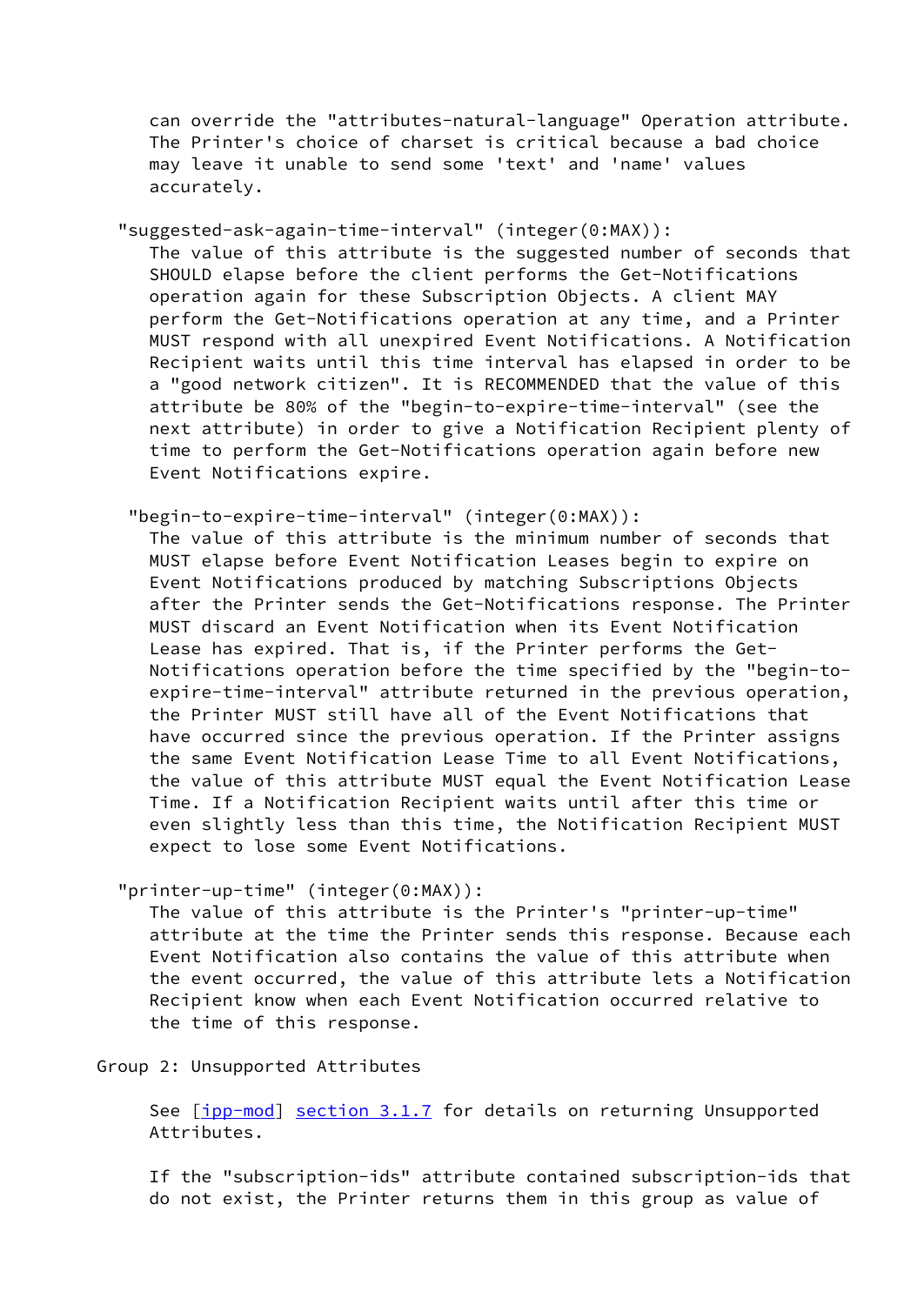the "subscription-ids" attribute.

Group 3 through N: Event Notification Attributes

| Herriot, et al. | Expires: February 15, 2001 | [ $page 11$ ] |
|-----------------|----------------------------|---------------|
|                 |                            |               |

INTERNET-DRAFTIPP: The .ipp-get. Notification Polling MethodJuly 7, 2000

 The Printer responds with one Event Notification Attributes Group per matched Event Notification. The matched Event Notifications are all un-expired Event Notification associated with the matched Subscription Objects. Each Event Notification Group MUST start with an 'event-notification-attributes-tag' (see the section "Encodings of Additional Attribute Tags" in [[ipp-ntfy\]](#page-18-0)).

 Each attribute is encoded using the IPP rules for encoding attributes [\[ipp-pro](#page-19-0)] and may be encoded in any order. Note: the Get-Jobs response in [\[ipp-mod](#page-18-1)] acts as a model for encoding multiple groups of attributes.

 Each Event Notification Group MUST contain all of attributes specified in section 9.1 ("Content of Machine Consumable Event Notifications") of  $[ipp-ntfy]$  $[ipp-ntfy]$  with exceptions denoted by asterisks in the tables below.

The tables below are copies of the tables in section 9.1 ("Content of Machine Consumable Event Notifications") of [\[ipp-ntfy](#page-18-0)] except that each cell in the "Sends" column is a "MUST".

 For an Event Notification for all Events, the Printer includes the following attributes.

| Table 1, Attributes in Event Notification Content |       |                       |
|---------------------------------------------------|-------|-----------------------|
| Source Value                                      | Sends | Source Object         |
| $notify-subscription-id (integer(1:MAX))$         | MUST  | Subscription          |
| notify-printer-uri (uri)                          | MUST  | Subscription          |
| notify-subscribed-event (type2 keyword)           | MUST  | Event<br>Notification |
| printer-up-time (integer(MIN:MAX))                | MUST  | Printer               |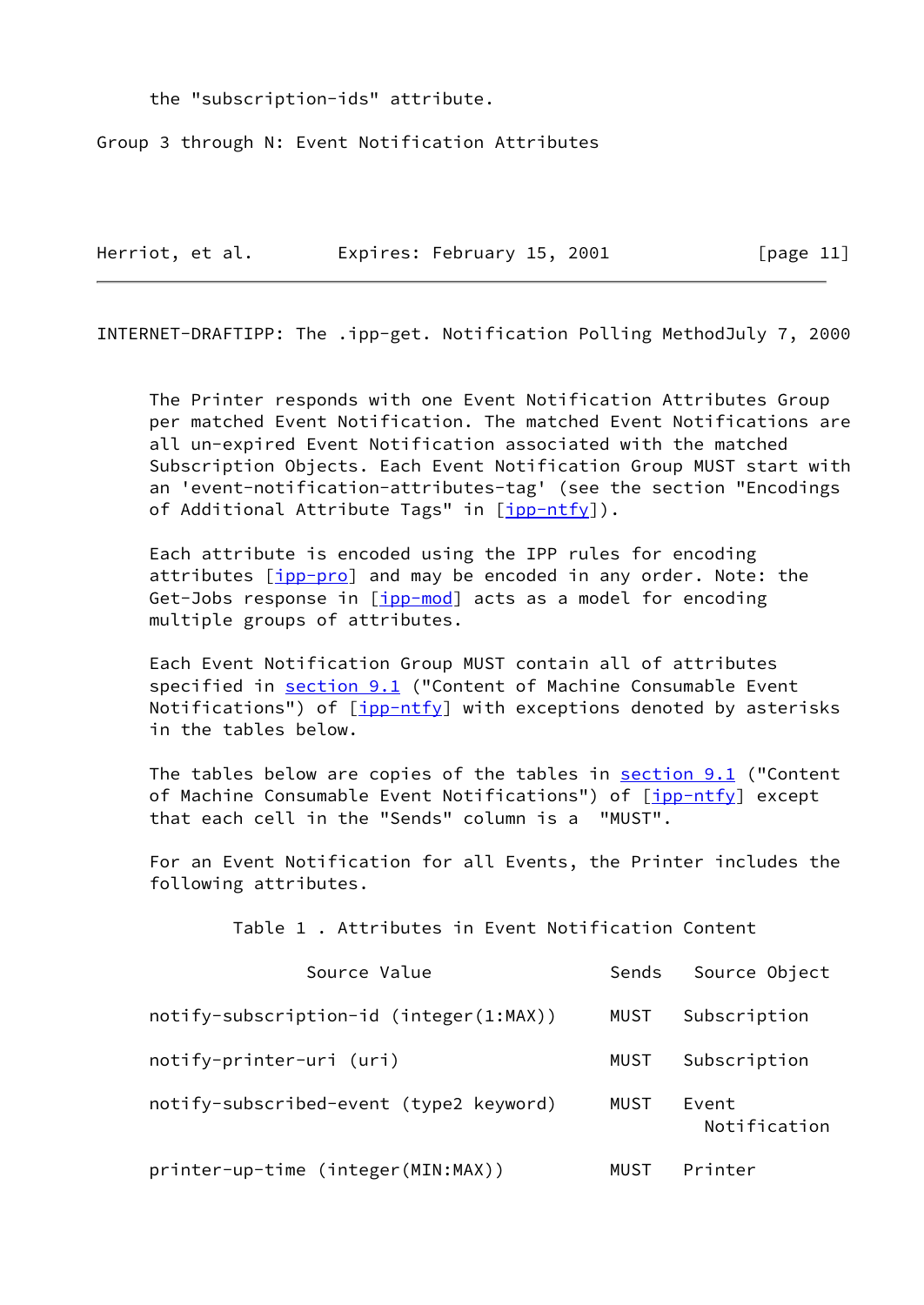|                          | printer-current-time (dateTime)*          | <b>MUST</b> | Printer               |
|--------------------------|-------------------------------------------|-------------|-----------------------|
|                          | notify-sequence-number (integer (0:MAX))  | MUST        | Subscription          |
| notify-charset (charset) |                                           | <b>MUST</b> | Subscription          |
|                          | notify-natural-language (naturalLanguage) | MUST        | Subscription          |
|                          | notify-user-data (octetString(63)) $**$   | MUST        | Subscription          |
| notify-text (text)       |                                           | MUST        | Event<br>Notification |
| attribute ***            | attributes from the "notify-attributes"   | MUST        | Printer               |
| attribute ***            | attributes from the "notify-attributes"   | MUST        | Job                   |
| Herriot, et al.          | Expires: February 15, 2001                |             | [page $12$ ]          |

INTERNET-DRAFTIPP: The .ipp-get. Notification Polling MethodJuly 7, 2000

| Source Value                                                                                                                                | Sends | Source Object |
|---------------------------------------------------------------------------------------------------------------------------------------------|-------|---------------|
| $attribute$ ***                                                                                                                             |       |               |
| attributes from the "notify-attributes"<br>$attribute$ ***                                                                                  | MUST  | Subscription  |
| * The Printer MUST send "printer-current-time" if and only if it<br>supports the "printer-current-time" attribute on the Printer<br>object. |       |               |
| $**$ If the associated Subscription Object does not contain a                                                                               |       |               |

 \*\* If the associated Subscription Object does not contain a "notify-user-data" attribute, the Printer MUST send an octet-string of length 0.

 \*\*\* If the "notify-attributes" attribute is present on the Subscription Object, the Printer MUST send all attributes specified by the "notify-attributes" attribute. Note: if the Printer doesn't support the "notify-attributes" attribute, it is not present on the associated Subscription Object.

 For Event Notifications for Job Events, the Printer includes the following additional attributes.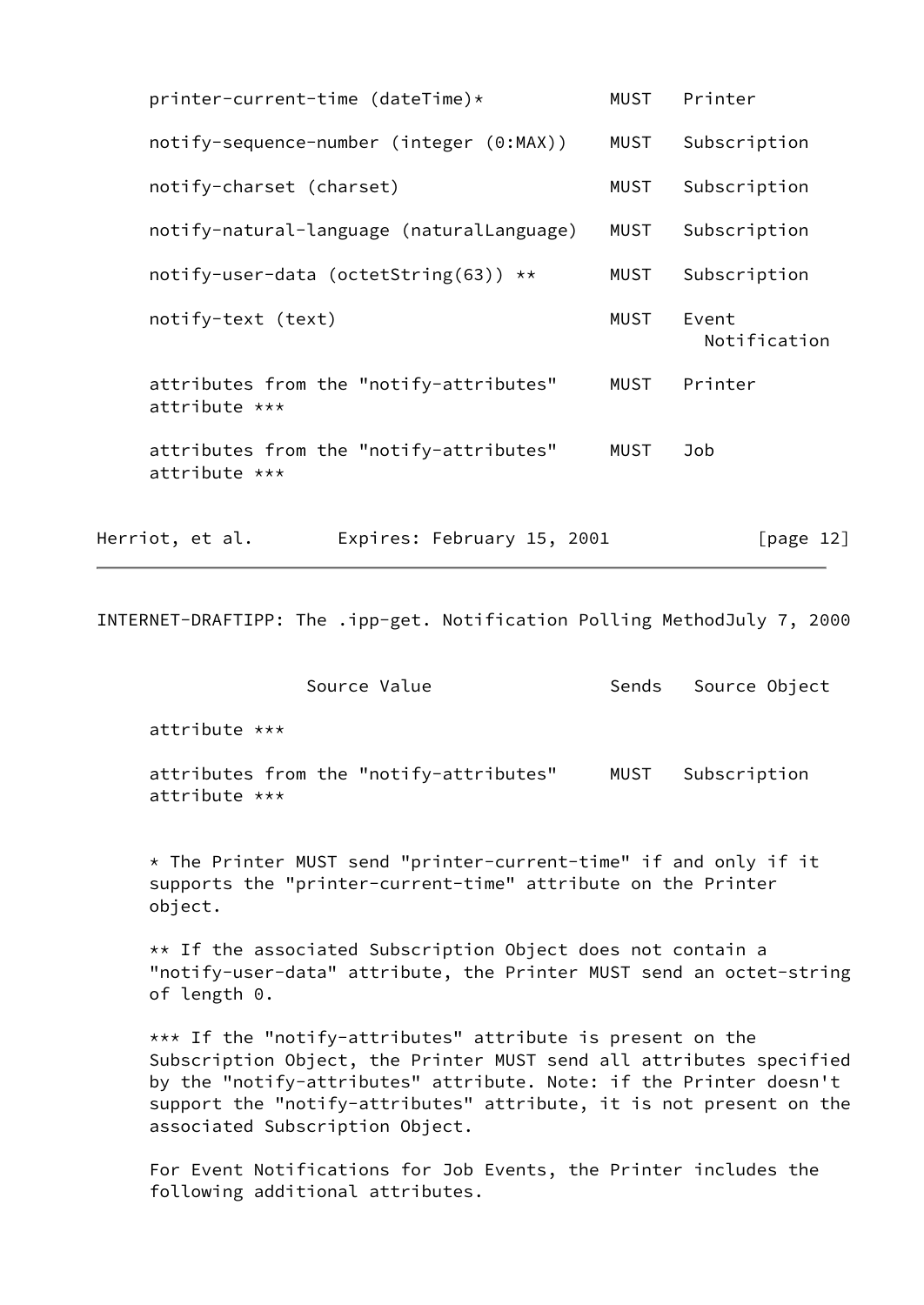# Table 2 . Additional Attributes in Event Notification Content for Job Events

| Source Value                                      | Sends | Source Object |
|---------------------------------------------------|-------|---------------|
| $job-id (integer(1:MAX))$                         | MUST  | Job           |
| job-state (type1 enum)                            | MUST  | Job           |
| job-state-reasons (1setOf type2 keyword)          | MUST  | Job           |
| job-impressions-completed<br>$(integer(0:MAX)) *$ | MUST  | Job           |

 \* The Printer MUST send the "job-impressions-completed" attribute in an Event Notification only for the combinations of Events and Subscribed Events shown in Table 3.

 Table 3 . Combinations of Events and Subscribed Events for "job impressions-completed"

| Job Event       | Subscribed Job Event |
|-----------------|----------------------|
| 'job-progress'  | 'job-progress'       |
| 'job-completed' | 'job-completed'      |
| 'job-completed' | 'job-state-changed'  |

| Herriot, et al. | Expires: February 15, 2001 | [ $page 13$ ] |
|-----------------|----------------------------|---------------|
|-----------------|----------------------------|---------------|

<span id="page-16-0"></span>INTERNET-DRAFTIPP: The .ipp-get. Notification Polling MethodJuly 7, 2000

 For Event Notification for Printer Events, the Printer includes the following additional attributes.

 Table 4 . Additional Attributes in Event Notification Content for Printer Events

| Source Value               | Sends Source Object |
|----------------------------|---------------------|
| printer-state (type1 enum) | MUST Printer        |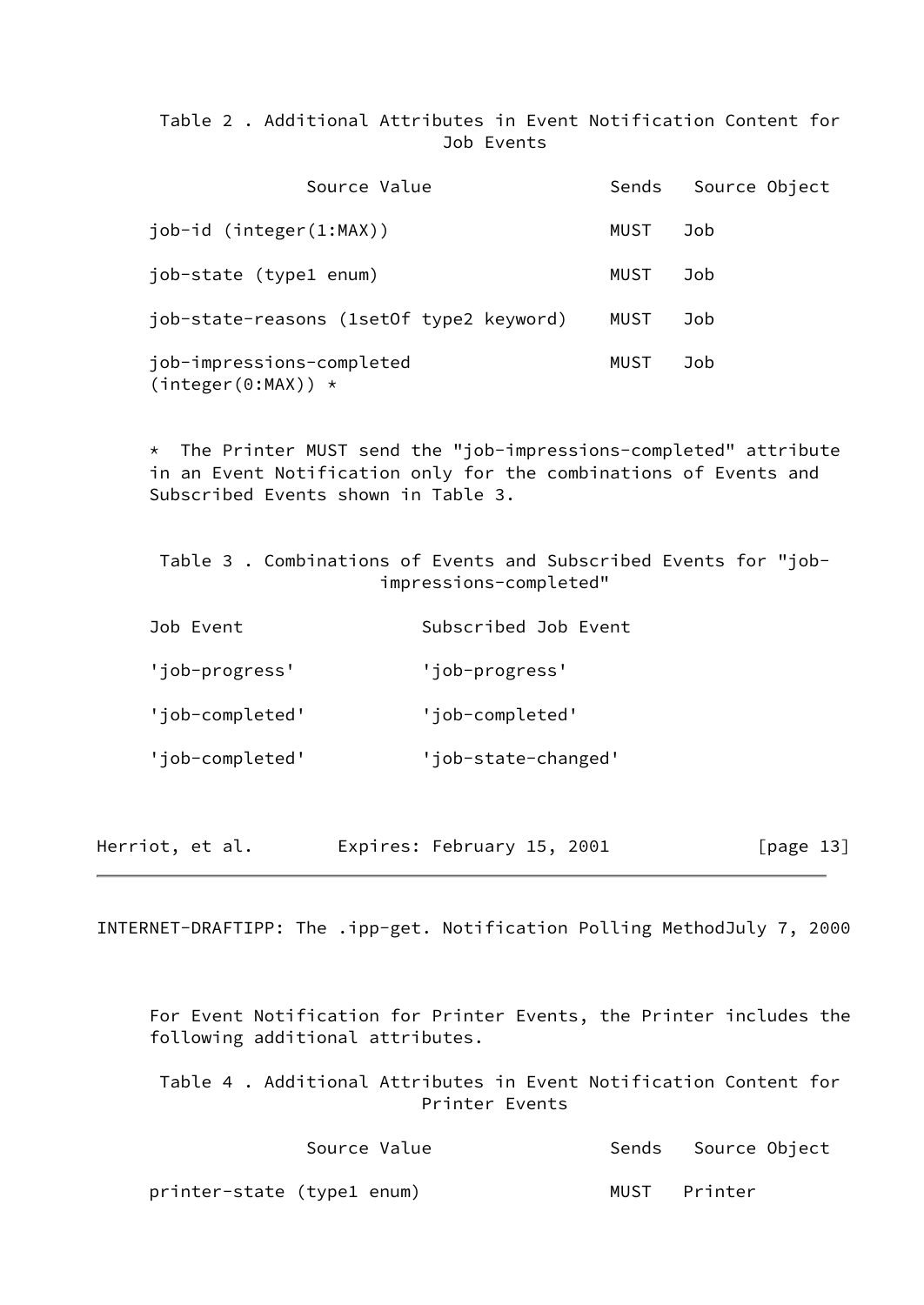| printer-state-reasons (1setOf type2<br>keyword) | MUST Printer |
|-------------------------------------------------|--------------|
| printer-is-accepting-jobs (boolean)             | MUST Printer |

<span id="page-17-0"></span>[6](#page-17-0) Extensions to Subscription Creation Operations

### <span id="page-17-1"></span>[6.1](#page-17-1) Response

When a Subscription Creation Operation contains a "notify-recipient-uri" attribute and the scheme in its value is 'ipp-get', the response MUST contain two additional Operation Attributes that pertain to this Delivery Method. Note: Subscription Creation Operations include: Print-Job, Print-URI, Create-Job, Create-Job-Subscriptions and Create-Printer-Subscriptions.

Group 1: Operation Attributes

"suggested-ask-again-time-interval" (integer(0:MAX)):

 This attribute has the same meaning as the "suggested-ask-again time-interval" attribute in the Get-Notifications operation except that it suggests when to perform the Get-Notifications operation for the first time on all Subscription Objects in the response whose "notify-recipient-uri" scheme is 'ipp-get'.

### "begin-to-expire-time-interval" (integer(0:MAX)):

 This attribute has the same meaning as the "begin-to-expire-time interval" attribute in the Get-Notifications operation except that it indicates when the Event Notification Lease begins to expire for all Subscription Objects in the response whose "notify-recipient uri" scheme is 'ipp-get'.

<span id="page-17-2"></span>[7](#page-17-2) Encoding

The operation-id assigned for the Get-Notifications operation is:

0x001C

and should be added to the next version of  $[ipp-mod]$  $[ipp-mod]$  section  $4.4.15$ "operations-supported".

This notification delivery method uses the IPP transport and encoding [\[ipp-pro](#page-19-0)] for the Get-Notifications operation with one extension:

```
 notification-attributes-tag = %x07; tag of 7
```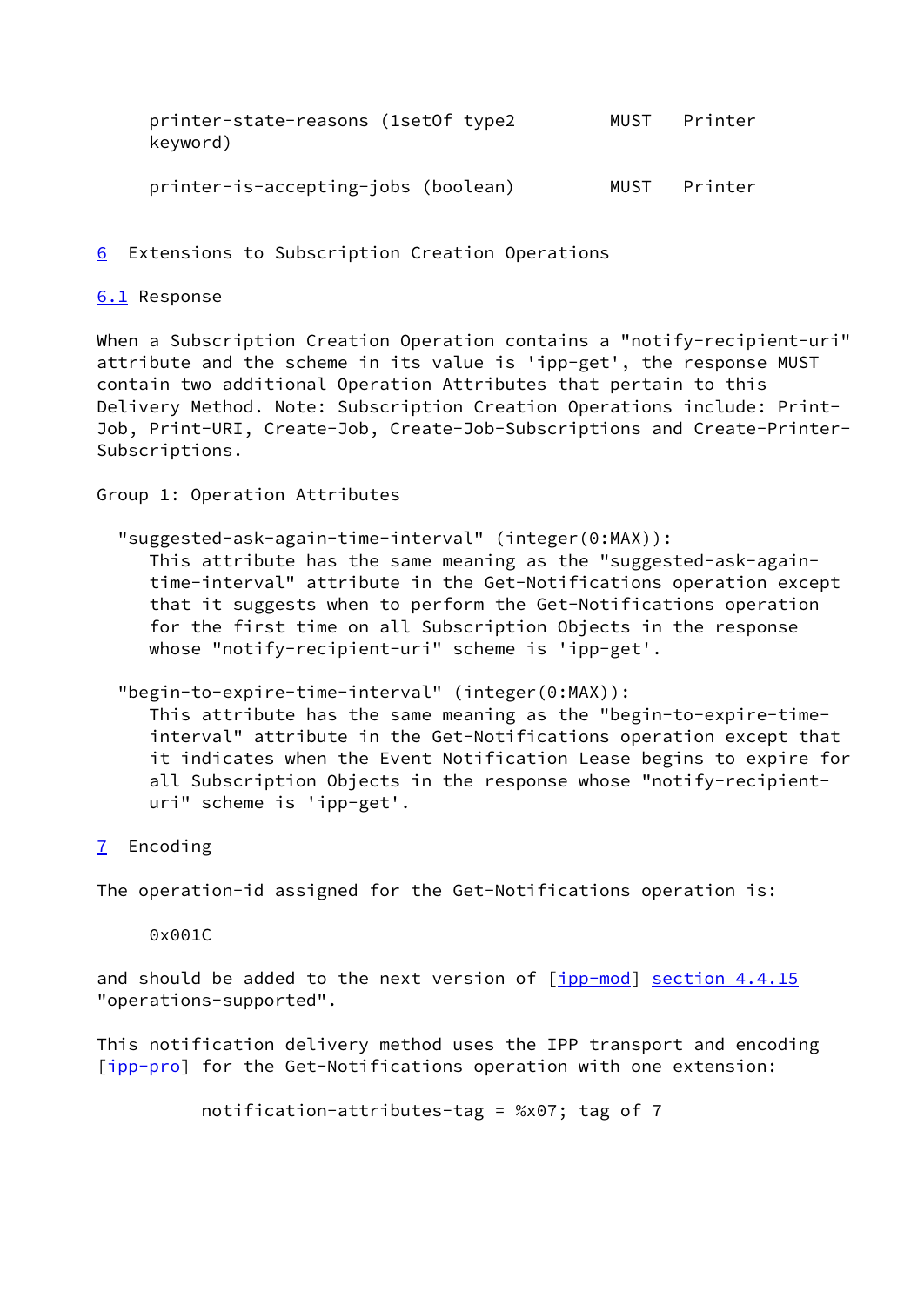<span id="page-18-3"></span>INTERNET-DRAFTIPP: The .ipp-get. Notification Polling MethodJuly 7, 2000

<span id="page-18-2"></span>[8](#page-18-2) IANA Considerations

There is nothing to register.

<span id="page-18-4"></span>[9](#page-18-4) Internationalization Considerations

The IPP Printer MUST localize the "notify-text" attribute as specified in section 14 of  $[ipp-ntfy]$  $[ipp-ntfy]$ .

In addition, when the client receives the Get-Notifications response, it is expected to localize the attributes that have the 'keyword' attribute syntax according to the charset and natural language requested in the Get-Notifications request.

[10](#page-9-2) Security Considerations

The IPP Model and Semantics document [[ipp-mod](#page-18-1)] discusses high-level security requirements (Client Authentication, Server Authentication and Operation Privacy). Client Authentication is the mechanism by which the client proves its identity to the server in a secure manner. Server Authentication is the mechanism by which the server proves its identity to the client in a secure manner. Operation Privacy is defined as a mechanism for protecting operations from eavesdropping.

Unlike other Event Notification delivery methods in which the IPP Printer initiates the Event Notification, with the method defined in this document, the Notification Recipient is the client who s the Get-Notifications operation. Therefore, there is no chance of "spam" notifications with this method. Furthermore, such a client can close down the HTTP channel at any time, and so can avoid future unwanted Event Notifications at any time.

#### [11](#page-9-3) References

<span id="page-18-1"></span>[ipp-mod]

 R. deBry, T. Hastings, R. Herriot, S. Isaacson, P. Powell, "Internet Printing Protocol/1.1: Model and Semantics", [<draft-ietf](https://datatracker.ietf.org/doc/pdf/draft-ietf-ipp-model-v11-07.txt) [ipp-model-v11-07.txt](https://datatracker.ietf.org/doc/pdf/draft-ietf-ipp-model-v11-07.txt)>, May 22, 2000.

<span id="page-18-0"></span>[ipp-ntfy]

 R. Herriot, Hastings, T., Isaacson, S., Martin, J., deBry, R., Shepherd, M., Bergman, R., "Internet Printing Protocol/1.1: IPP Event Notification Specification", [<draft-ietf-ipp-not-spec-](https://datatracker.ietf.org/doc/pdf/draft-ietf-ipp-not-spec-04.txt)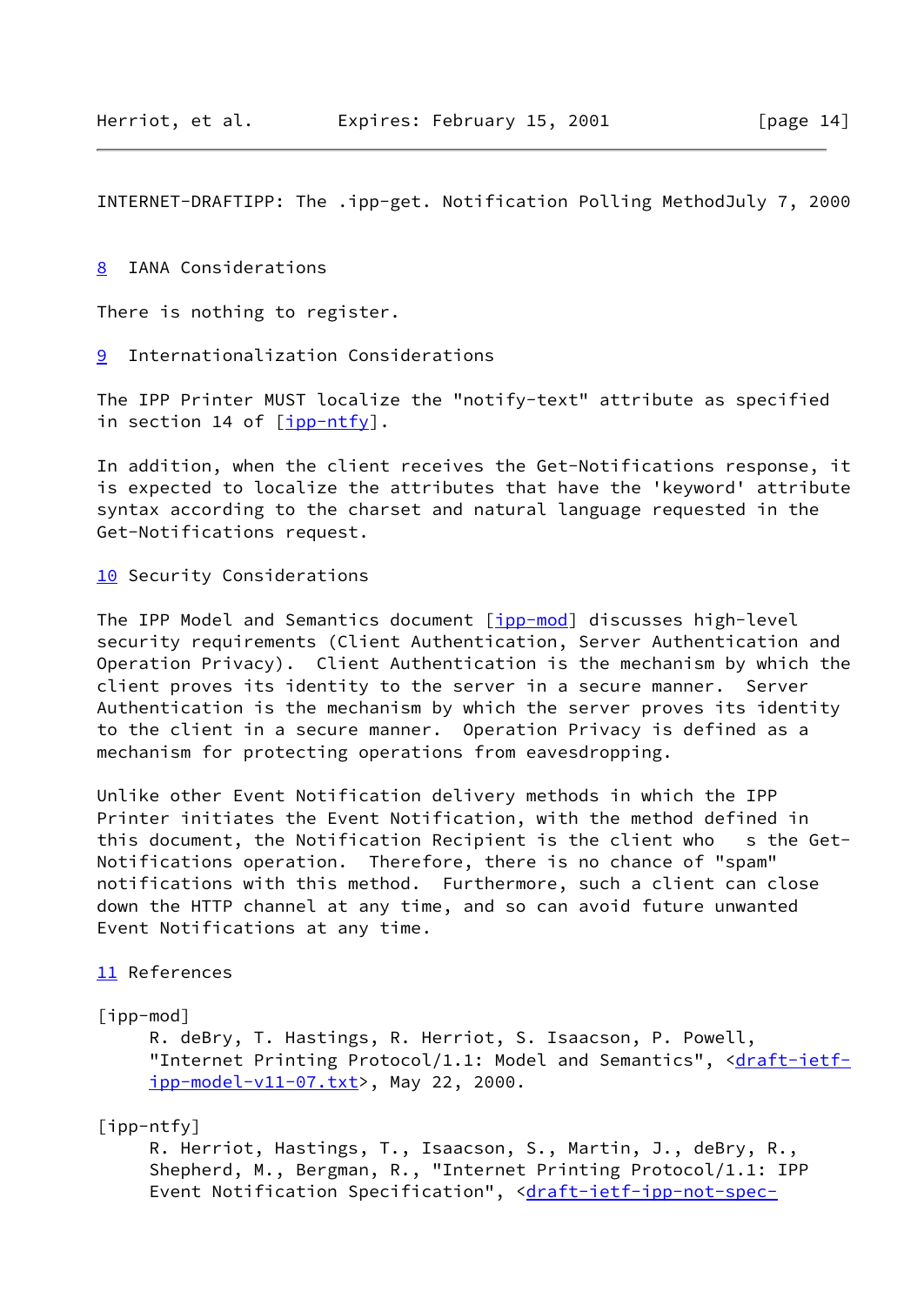<span id="page-19-1"></span><span id="page-19-0"></span> [04.txt](https://datatracker.ietf.org/doc/pdf/draft-ietf-ipp-not-spec-04.txt)>, July 13, 2000. [ipp-pro] Herriot, R., Butler, S., Moore, P., Tuner, R., "Internet Printing Protocol/1.1: Encoding and Transport", [draft-ietf-ipp-protocol-v11-](https://datatracker.ietf.org/doc/pdf/draft-ietf-ipp-protocol-v11-06.txt) [06.txt](https://datatracker.ietf.org/doc/pdf/draft-ietf-ipp-protocol-v11-06.txt), May 30, 2000. [rfc2026] S. Bradner, "The Internet Standards Process -- Revision 3", [RFC](https://datatracker.ietf.org/doc/pdf/rfc2026) [2026](https://datatracker.ietf.org/doc/pdf/rfc2026), October 1996. Herriot, et al. Expires: February 15, 2001 [page 15] INTERNET-DRAFTIPP: The .ipp-get. Notification Polling MethodJuly 7, 2000 [RFC2616] R. Fielding, J. Gettys, J. Mogul, H. Frystyk, L. Masinter, P. Leach, T. Berners-Lee, "Hypertext Transfer Protocol - HTTP/1.1", [RFC 2616](https://datatracker.ietf.org/doc/pdf/rfc2616), June 1999. [12](#page-9-4) Authors' Addresses Robert Herriot Xerox Corp. 3400 Hill View Ave, Building 1 Palo Alto, CA 94304 Phone: 650-813-7696 Fax: 650-813-6860 e-mail: robert.herriot@pahv.xerox.com Tom Hastings Xerox Corporation 737 Hawaii St. ESAE 231 El Segundo, CA 90245 Phone: 310-333-6413 Fax: 310-333-5514 e-mail: hastings@cp10.es.xerox.com Carl-Uno Manros Xerox Corporation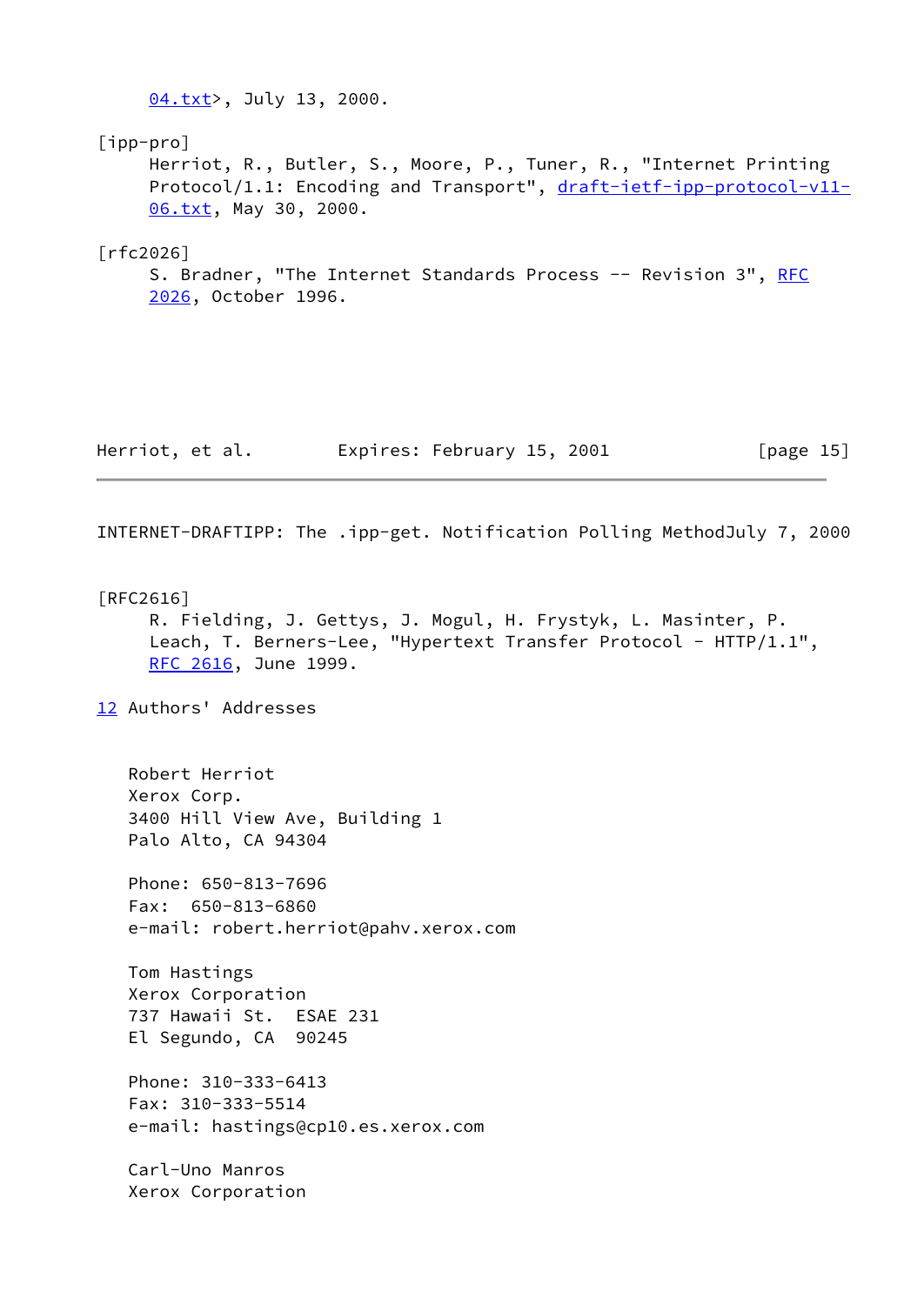701 Aviation Blvd. El Segundo, CA 90245 Phone: 310-333-8273 Fax: 310-333-5514 e-mail: manros@cp10.es.xerox.com Harry Lewis IBM P.O. Box 1900 Boulder, CO 80301-9191 Phone: (303) 924-5337 FAX: e-mail: harryl@us.ibm.com

[13](#page-9-5) Full Copyright Statement

Copyright (C) The Internet Society (2000). All Rights Reserved.

This document and translations of it may be copied and furnished to others, and derivative works that comment on or otherwise explain it or assist in its implementation may be prepared, copied, published and distributed, in whole or in part, without restriction of any kind, provided that the above copyright notice and this paragraph are included on all such copies and derivative works. However, this document itself

| Herriot, et al. | Expires: February 15, 2001 | [ $page 16$ ] |
|-----------------|----------------------------|---------------|
|-----------------|----------------------------|---------------|

INTERNET-DRAFTIPP: The .ipp-get. Notification Polling MethodJuly 7, 2000

may not be modified in any way, such as by removing the copyright notice or references to the Internet Society or other Internet organizations, except as needed for the purpose of developing Internet standards in which case the procedures for copyrights defined in the Internet Standards process must be followed, or as required to translate it into languages other than English.

The limited permissions granted above are perpetual and will not be revoked by the Internet Society or its successors or assigns.

This document and the information contained herein is provided on an "AS IS" basis and THE INTERNET SOCIETY AND THE INTERNET ENGINEERING TASK FORCE DISCLAIMS ALL WARRANTIES, EXPRESS OR IMPLIED, INCLUDING BUT NOT LIMITED TO ANY WARRANTY THAT THE USE OF THE INFORMATION HEREIN WILL NOT